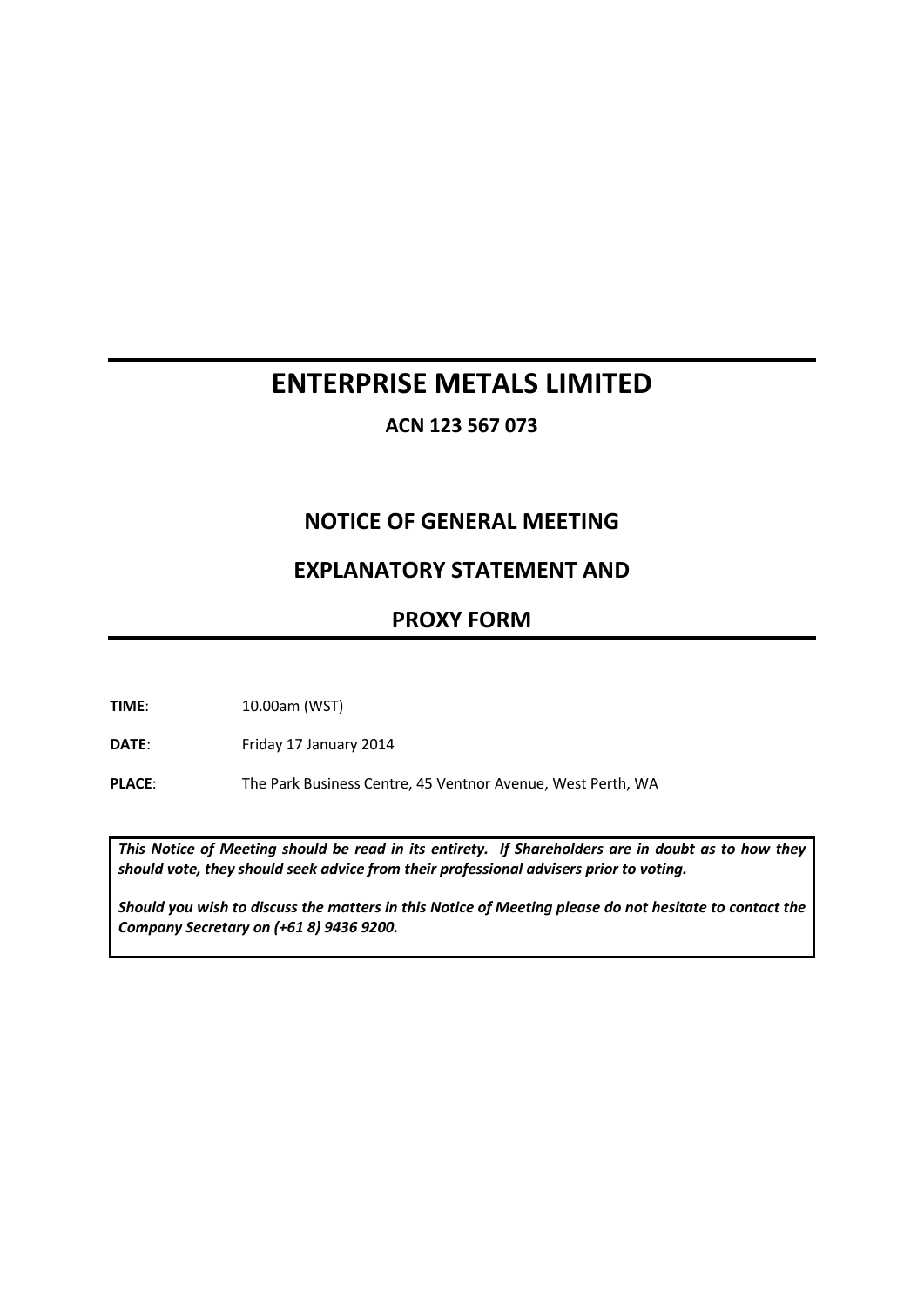#### **CONTENTS**

Notice of General Meeting

Explanatory Statement

Glossary

Annexure A: Terms of Options

Proxy Form

#### **TIME AND PLACE OF MEETING AND HOW TO VOTE**

#### **VENUE**

The General Meeting of the Shareholders to which this Notice of Meeting relates will be held at 10.00am (WST) on 17 January 2014 at:

The Park Business Centre, 45 Ventnor Avenue, West Perth, WA

#### **YOUR VOTE IS IMPORTANT**

The business of the General Meeting affects your shareholding and your vote is important.

#### **VOTING IN PERSON**

To vote in person, attend the General Meeting on the date and at the place set out above.

#### **VOTING BY PROXY**

To vote by proxy, please complete and sign the enclosed Proxy Form and return by:

- (a) post to Enterprise Metals Limited, Level 1, 640 Murray Street, West Perth WA 6005; or
- (b) facsimile to the Company on facsimile number +61 8 9436 9220.

so that it is received not later than 10.00am (WST) on Wednesday 15 January 2014.

#### **Proxy Forms received later than this time will be invalid.**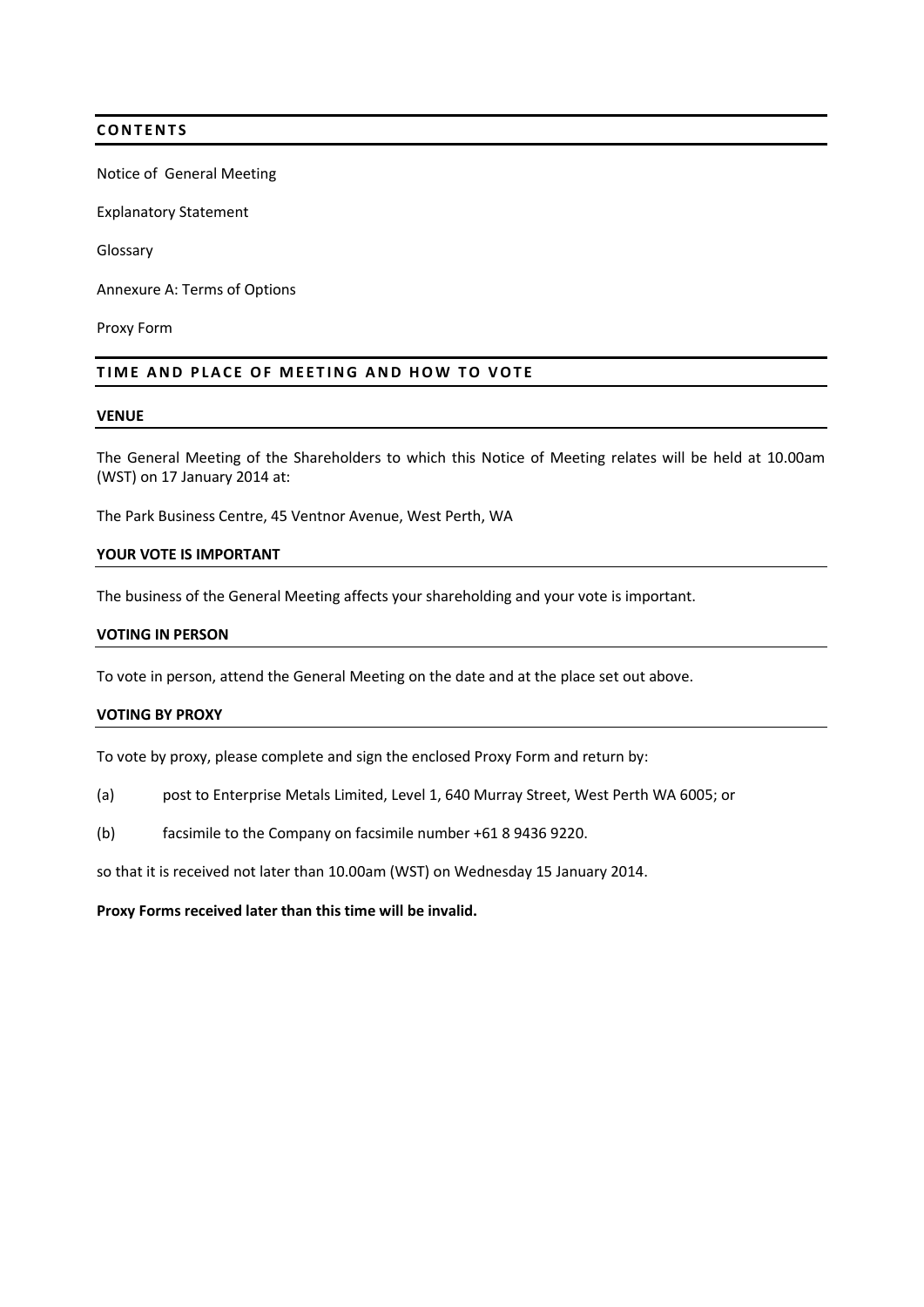### **NOTICE OF GENERAL MEETING**

Notice is given that a General Meeting of Shareholders will be held at 10.00am (WST) on Friday 17 January 2014 at The Park Business Centre, 45 Ventnor Avenue, West Perth, WA.

The Explanatory Statement to this Notice of Meeting provides additional information on matters to be considered at the General Meeting. The Explanatory Statement and the Proxy Form are part of this Notice of Meeting.

The Directors have determined pursuant to Regulation 7.11.37 of the Corporations Regulations 2001 (Cth) that the persons eligible to vote at the General Meeting are those who are registered Shareholders of the Company at 5.00pm (WST) on Wednesday 15 January 2014.

Terms and abbreviations used in this Notice of Meeting and Explanatory Statement are defined in the Glossary.

#### **AGENDA**

#### **1. RESOLUTION 1 – RATIFICATION OF PRIOR ISSUE OF SHARES**

To consider and, if thought fit, to pass the following resolution as an **ordinary resolution**:

*"That, for the purposes of ASX Listing Rule 7.4 and for all other purposes, Shareholders ratify the issue of 25,775,000 Shares at an issue price of \$0.04 per Share on the terms and conditions set out in the Explanatory Statement.*

**Voting Exclusion**: The Company will disregard any votes cast on this Resolution by a person who participated in the issue and any associates of those persons. The Company need not disregard a vote if it is cast by a person as a proxy for a person who is entitled to vote in accordance with the directions on the Proxy Form or it is cast by the person chairing the meeting as proxy for a person who is entitled to vote, in accordance with a direction on the Proxy Form to vote as the proxy decides.

#### **2. RESOLUTION 2 – PLACEMENT OF OPTIONS**

To consider and, if thought fit, to pass the following resolution as an **ordinary resolution**:

*"That, for the purpose of ASX Listing Rule 7.1 and for all other purposes, the Shareholders approve the issue of up to 12,887,500 free attaching Options, on the terms and conditions set out in the Explanatory Statement."*

**Voting Exclusion Statement:** The Company will disregard any votes cast on this Resolution by any person who may participate in the proposed issue and a person who might obtain a benefit, except a benefit solely in the capacity of a holder of ordinary securities, and any associates of those persons, if the Resolution is passed. However, the Company need not disregard a vote if it is cast by a person as a proxy for a person who is entitled to vote, in accordance with the directions on the Proxy Form, or it is cast by the person chairing the meeting as proxy for a person who is entitled to vote, in accordance with a direction on the Proxy Form to vote as the proxy decides.

#### **3. RESOLUTION 3 – PLACEMENT OF OPTIONS TO BROKER**

To consider and, if thought fit, to pass the following resolution as an **ordinary resolution**:

*"That, for the purpose of ASX Listing Rule 7.1 and for all other purposes, the Shareholders approve the issue of 5,000,000 Options, on the terms and conditions set out in the Explanatory Statement."*

**Voting Exclusion Statement:** The Company will disregard any votes cast on this Resolution by any person who may participate in the proposed issue and a person who might obtain a benefit, except a benefit solely in the capacity of a holder of ordinary securities, and any associates of those persons, if the Resolution is passed.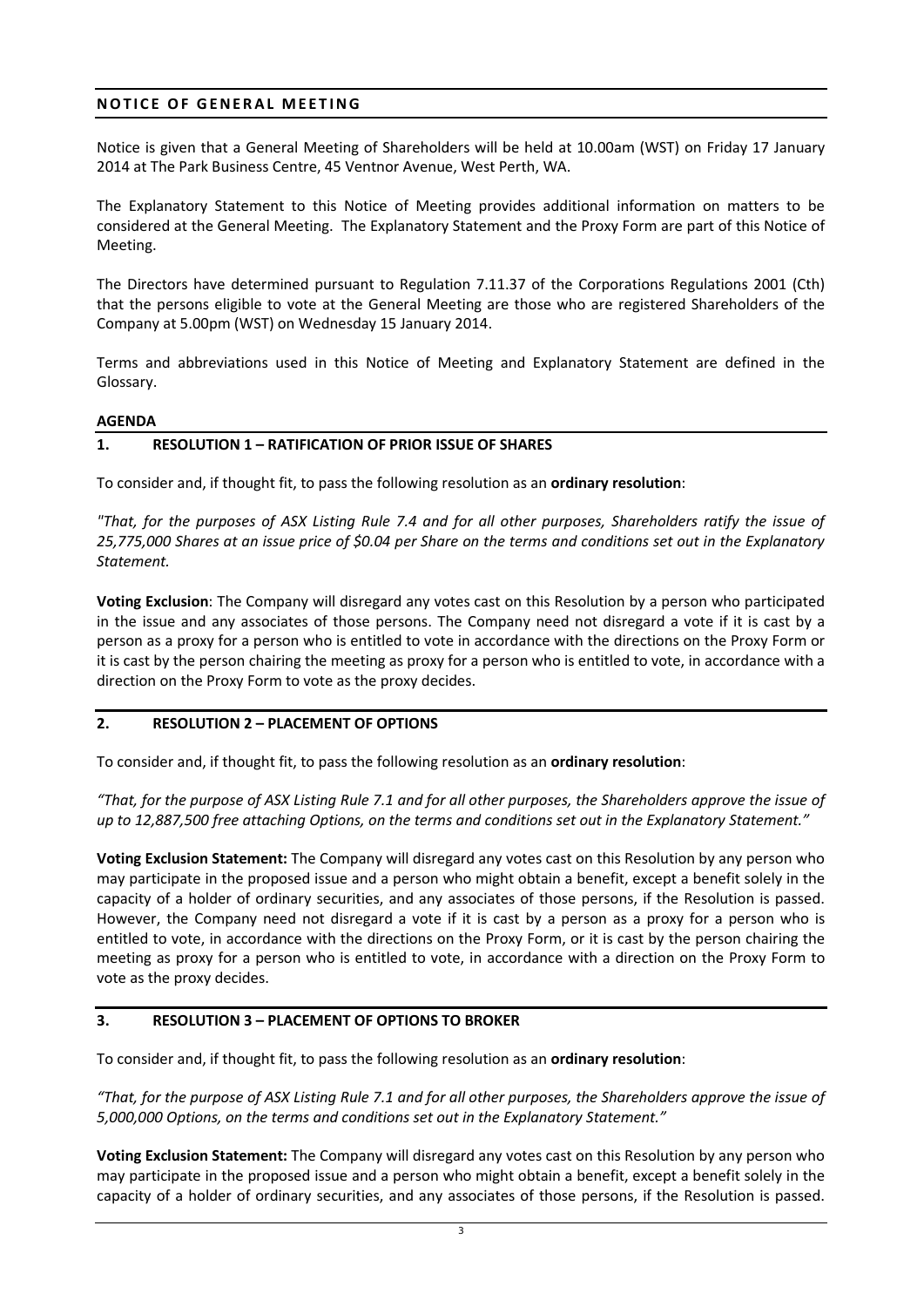However, the Company need not disregard a vote if it is cast by a person as a proxy for a person who is entitled to vote, in accordance with the directions on the Proxy Form, or it is cast by the person chairing the meeting as proxy for a person who is entitled to vote, in accordance with a direction on the Proxy Form to vote as the proxy decides.

### **4. RESOLUTION 4 – PLACEMENT OF SHARES AND OPTIONS TO DIRECTOR MR DERMOT RYAN**

To consider and, if thought fit, to pass the following resolution as an **ordinary resolution**:

*"That, for the purpose of ASX Listing Rule 10.11 and for all other purposes, the Shareholders approve the issue of up to 500,000 Shares at an issue price of \$0.04 per Share and up to 250,000 free attaching Options, to Mr Dermot Ryan, a Director, or his nominee, on the terms and conditions set out in the Explanatory Statement."*

**Voting Exclusion Statement:** The Company will disregard any votes cast on this Resolution by any person who is to receive securities in relation to the entity and any associates of those persons, if the Resolution is passed. However, the Company need not disregard a vote if it is cast by a person as a proxy for a person who is entitled to vote, in accordance with the directions on the Proxy Form, or it is cast by the person chairing the meeting as proxy for a person who is entitled to vote, in accordance with a direction on the Proxy Form to vote as the proxy decides.

### **5. RESOLUTION 5 – PLACEMENT OF SHARES AND OPTIONS TO DIRECTOR MR PAUL HALLAM**

To consider and, if thought fit, to pass the following resolution as an **ordinary resolution**:

*"That, for the purpose of ASX Listing Rule 10.11 and for all other purposes, the Shareholders approve the issue of up to 500,000 Shares at an issue price of \$0.04 per Share and up to 250,000 free attaching Options, to Mr Paul Hallam, a Director, or his nominee, on the terms and conditions set out in the Explanatory Statement."*

**Voting Exclusion Statement:** The Company will disregard any votes cast on this Resolution by any person who is to receive securities in relation to the entity and any associates of those persons, if the Resolution is passed. However, the Company need not disregard a vote if it is cast by a person as a proxy for a person who is entitled to vote, in accordance with the directions on the Proxy Form, or it is cast by the person chairing the meeting as proxy for a person who is entitled to vote, in accordance with a direction on the Proxy Form to vote as the proxy decides.

## **6. RESOLUTION 6 – PLACEMENT OF SHARES AND OPTIONS TO DIRECTOR DR ALLAN TRENCH**

To consider and, if thought fit, to pass the following resolution as an **ordinary resolution**:

*"That, for the purpose of ASX Listing Rule 10.11 and for all other purposes, the Shareholders approve the issue of up to 125,000 Shares at an issue price of \$0.04 per Share and up to 62,500 free attaching Options, to Dr Allan Trench, a Director, or his nominee, on the terms and conditions set out in the Explanatory Statement."*

**Voting Exclusion Statement:** The Company will disregard any votes cast on this Resolution by any person who is to receive securities in relation to the entity and any associates of those persons, if the Resolution is passed. However, the Company need not disregard a vote if it is cast by a person as a proxy for a person who is entitled to vote, in accordance with the directions on the Proxy Form, or it is cast by the person chairing the meeting as proxy for a person who is entitled to vote, in accordance with a direction on the Proxy Form to vote as the proxy decides.

### **DATED: 13 DECEMBER 2013**

**BY ORDER OF THE BOARD**

**DAMIAN DELANEY COMPANY SECRETARY**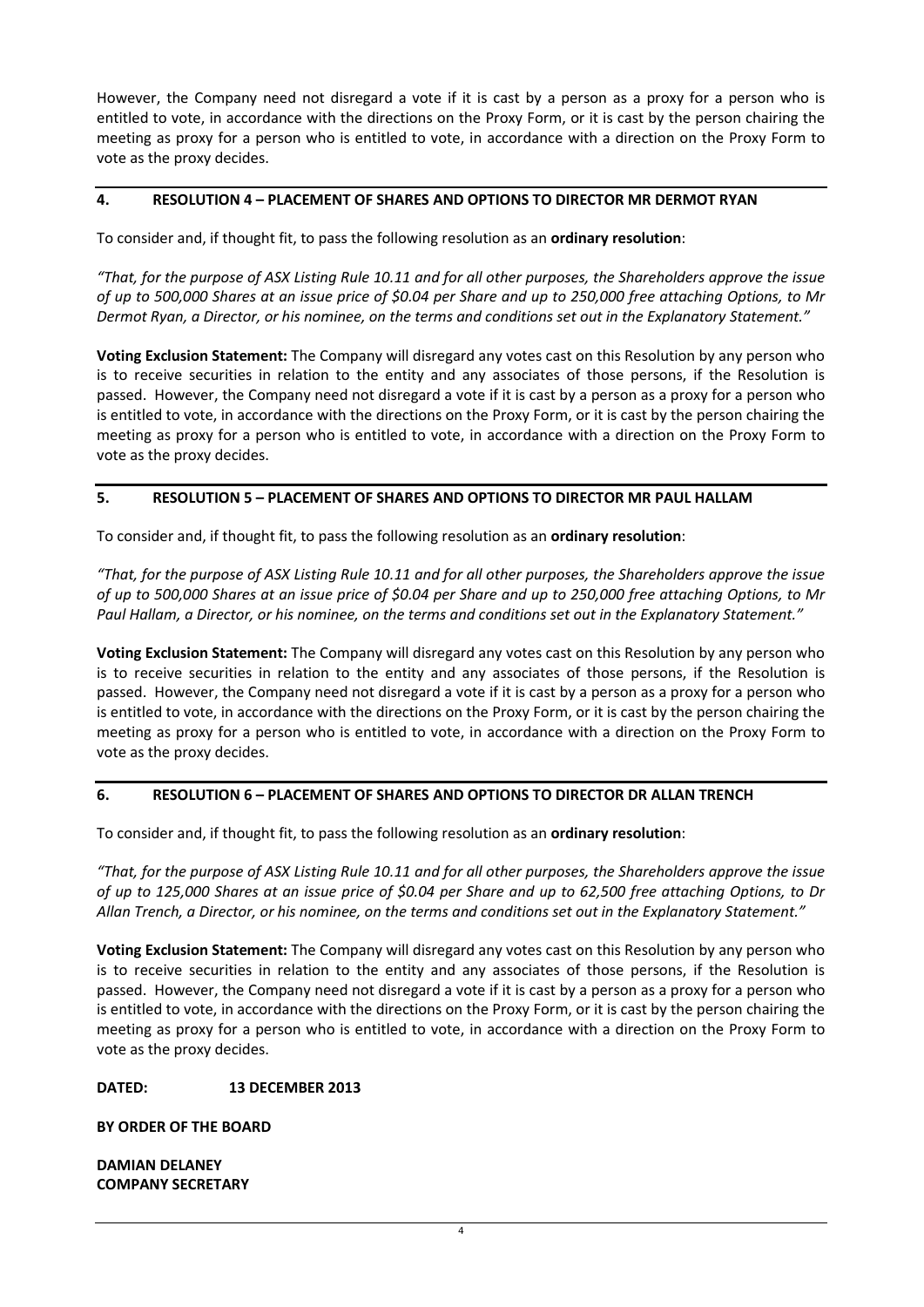### **EXPLANATORY STATEMENT**

This Explanatory Statement has been prepared for the information of the Shareholders in connection with the business to be conducted at a General Meeting to be held at 10.00am (WST) on Friday 17 January 2014 at The Park Business Centre, 45 Ventnor Avenue, West Perth, WA.

The purpose of this Explanatory Statement is to provide information which the directors believe to be material to Shareholders in deciding whether or not to pass the Resolutions in the Notice of Meeting.

### **1. RESOLUTION 1 – RATIFICATION OF ISSUE OF SHARES**

On 28 November 2013, the Company announced to ASX that it had arranged a private Placement to raise a total of approximately \$1.08 million (before issue costs). The Placement is to be completed in two tranches comprising an aggregate of up to 26,900,000 Shares and up to 13,450,000 free attaching Options, as follows:

### **Tranche 1**

25,775,000 Shares under Listing Rule 7.1, ie. without shareholder approval

### **Tranche 2**

12,887,500 free attaching Options (in respect of the tranche 1 and tranche 2 Shares), subject to shareholder approval

1,125,000 Shares and 562,500 Options to Related Parties of the Company, subject to shareholder approval

5,000,000 Options to Zenix, subject to shareholder approval.

Resolutions 2 to 6 inclusive seek the necessary approvals for tranche 2.

ASX Listing Rule 7.4 permits the ratification of previous issues of securities made without prior shareholder approval provided the issue did not breach the 15% threshold set by Listing Rule 7.1. The purpose and effect of such a ratification is to restore the Company's discretionary power to issue further shares up to 15% of the issued capital of the Company under Listing Rule 7.1 without requiring Shareholder approval.

Resolution 1 seeks Shareholder ratification pursuant to ASX Listing Rule 7.4 for the issue of the 25,775,000 Shares comprising tranche 1 of the Placement (Ratification), which were issued on 5 December 2013. By ratifying this issue, the Company will retain the flexibility to issue equity securities in the future up to the 15% threshold set out in ASX Listing Rule 7.1 without the requirement to obtain prior Shareholder approval. The Company confirms that the issue of the tranche 1 Shares did not breach ASX Listing Rule 7.1.

#### **Technical Information Required by ASX Listing Rule 7.4**

Pursuant to and in accordance with ASX Listing Rule 7.5, the following information is provided in relation to the Ratification:

- (a) a total of 25,775,000 Shares were issued to sophisticated and institutional investors on 5 December 2013. The placees were not Related Parties of the Company;
- (b) the issue price per Share was \$0.04;
- (c) the Shares issued were all fully paid ordinary shares in the capital of the Company issued on the same terms and conditions as, and ranking equally (from the date of their issue) with, the Company's existing Shares;
- (d) the funds raised will be used to progress exploration and drilling at the Company's Fraser Range and Doolgunna Projects and for general working capital purposes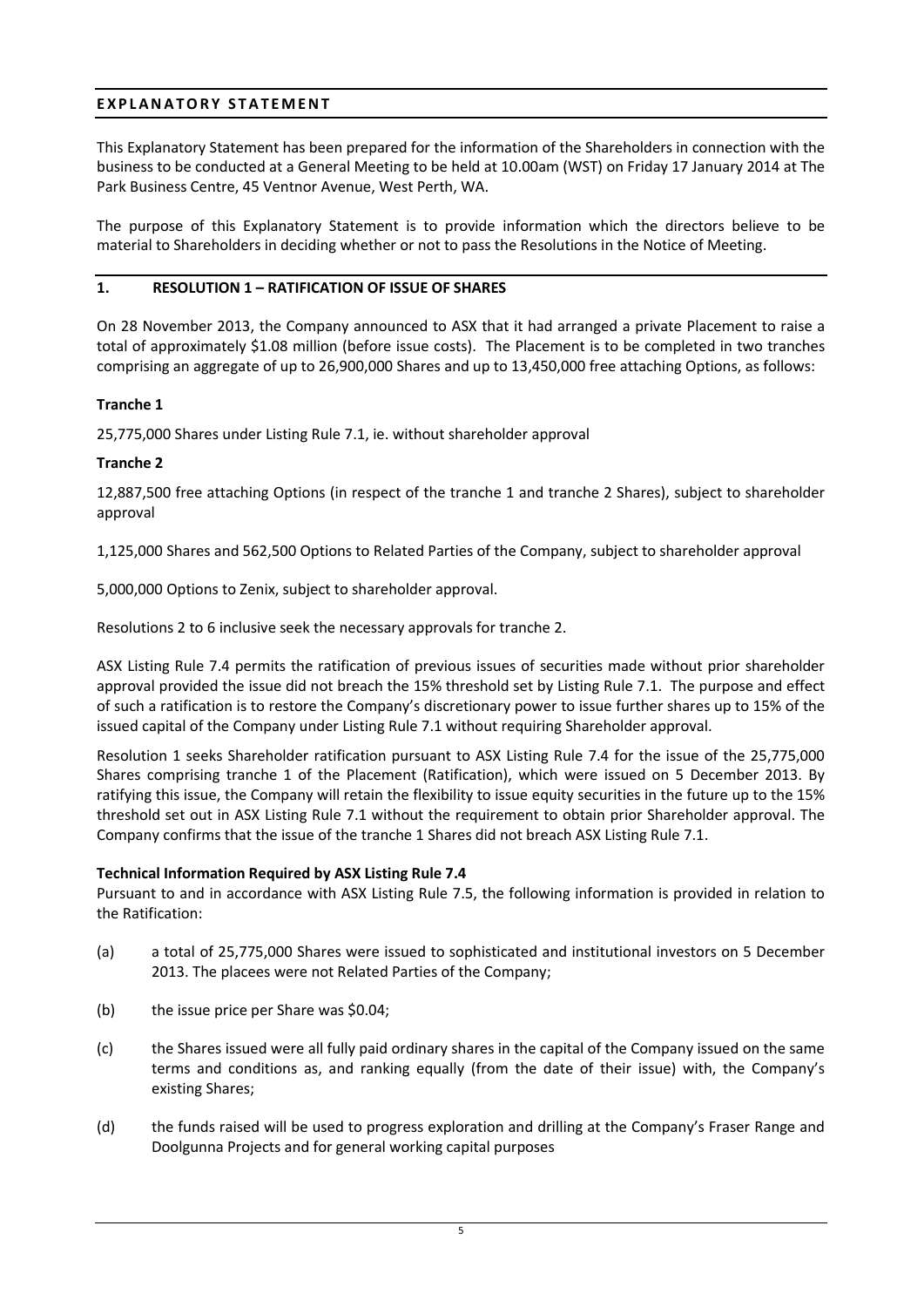### **2. RESOLUTION 2 – PLACEMENT OF OPTIONS**

This resolution seeks approval for the issue of part of tranche 2 of the Placement, comprising up to 12,887,500 Options, with approval for the issue of the balance of the tranche 2 securities being the subject of Resolutions 3 to 6.

A summary of ASX Listing Rule 7.1 is set out in Section 1.

By approving this issue of up to 12,887,500 Options under this Resolution, the Company will retain the flexibility to issue equity securities in the future up to the 15% annual placement capacity set out in ASX Listing Rule 7.1 (as the case may be) without the requirement to obtain prior Shareholder approval.

### **Technical information required by ASX Listing Rule 7.1**

Pursuant to and in accordance with ASX Listing Rule 7.3, the following information is provided to Shareholders:

- (a) the maximum number of Options to be issued under this Resolution is 12,887,500;
- (b) the Options will be issued no later than 3 months after the date of the General Meeting (or such later date to the extent permitted by any ASX waiver or modification of the ASX Listing Rules) and it is intended that issue will occur on the one date;
- (c) the issue price per Option will be nil;
- (d) the Options will be granted to sophisticated and institutional investors who are not Related Parties of the Company, and who subscribed for Shares under the Placement the subject of Resolution 1, on the basis of one Option being granted for every 2 Shares subscribed for under the Placement;
- (e) the Options will be granted for nil consideration, on the basis of one Option being granted for every two Shares subscribed for and issued, exercisable at \$0.08 by 30 November 2016 and otherwise on the terms and conditions set out in Annexure A;
- (f) the Shares issued upon any exercise of the Options will be fully paid ordinary shares in the capital of the Company issued on the same terms and conditions as, and ranking equally (from the date of their issue) with, the Company's existing Shares; and
- (g) No funds will be raised by the grant of the Options. If the Options are exercised, the funds raised will be used to progress exploration and drilling at the Company's Fraser Range and Doolgunna Projects and to strengthen the Company's working capital position.

### **3. RESOLUTION 3 – PLACEMENT OF OPTIONS TO BROKER**

This resolution seeks approval for the issue of 5,000,000 Options to Zenix, a subsidiary of Hartleys Limited, which comprises part of the consideration to be paid by the Company in relation to the Placement the subject of the remaining Resolutions being considered at the General Meeting.

A summary of ASX Listing Rule 7.1 is set out in Section 1.

By approving this issue of 5,000,000 Options under this Resolution, the Company will retain the flexibility to issue equity securities in the future up to the 15% annual placement capacity set out in ASX Listing Rule 7.1 (as the case may be) without the requirement to obtain prior Shareholder approval.

#### **Technical information required by ASX Listing Rule 7.1**

Pursuant to and in accordance with ASX Listing Rule 7.3, the following information is provided to Shareholders: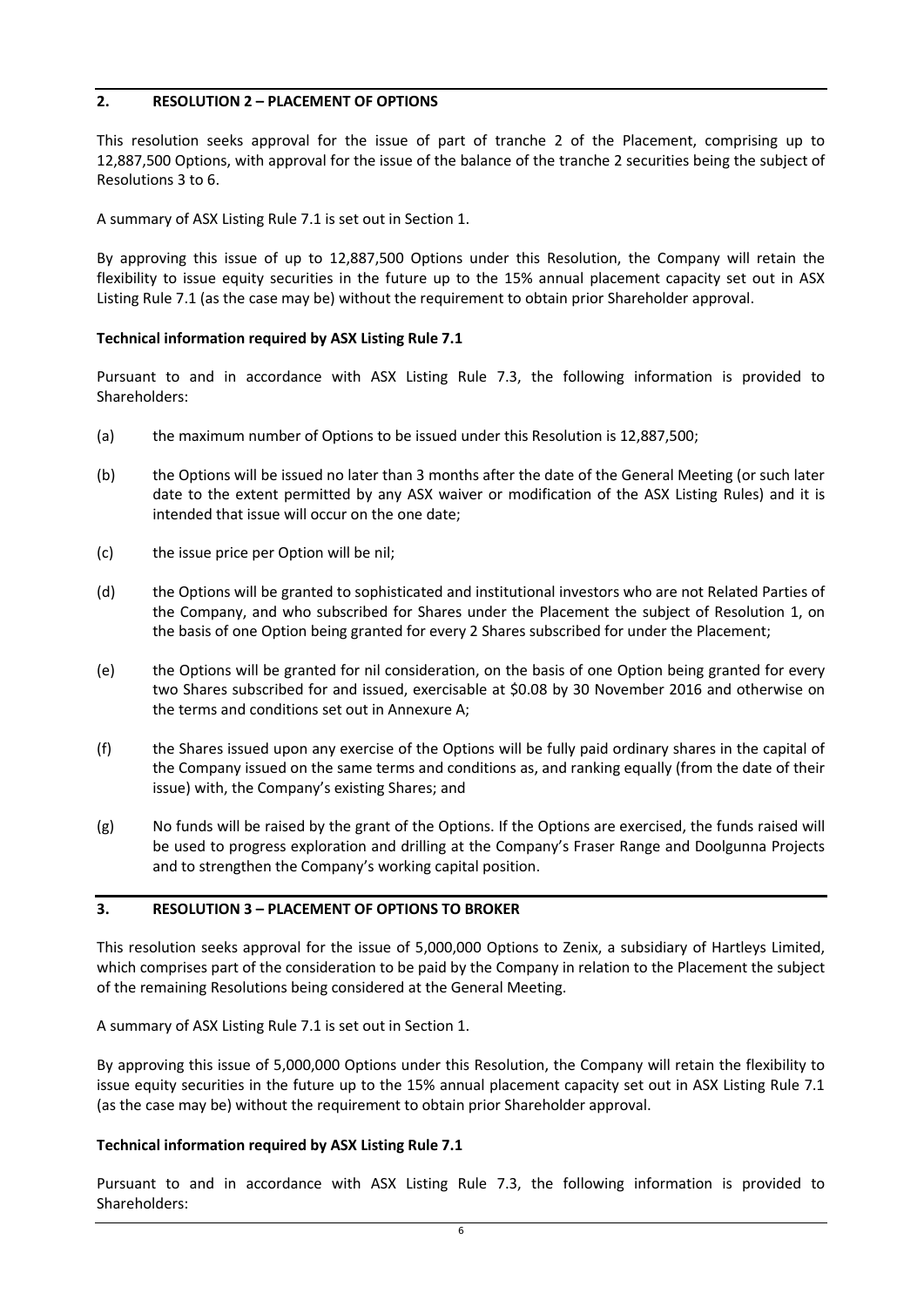- (a) the maximum number of Options to be granted under this Resolution is 5,000,000;
- (b) the Options will be granted no later than 3 months after the date of the General Meeting (or such later date to the extent permitted by any ASX waiver or modification of the ASX Listing Rules) and it is intended that grant will occur on the one date;
- (c) the issue price per Option will be nil;
- (d) the Options will be granted for nil consideration to Zenix and exercisable at \$0.08 by 30 November 2016 and otherwise on the terms and conditions set out in Annexure A; and
- (e) No funds will be raised by the grant of the Options. If the Options are exercised, the funds raised will be used to progress exploration and drilling at the Company's Fraser Range and Doolgunna Projects and for general working capital purposes.

#### **3. RESOLUTIONS 4 TO 6 (INCLUSIVE) – PLACEMENT OF SHARES AND OPTIONS TO DIRECTORS**

Resolutions 4 to 6 (inclusive) seek Shareholder approval in accordance with Listing Rule 10.11 of the ASX listing Rules to allow the Directors of the Company ("Participating Directors"), or their respective nominees, to participate in tranche 2 of the Placement (on the same terms as all other placees) and, accordingly, to allow for the issue of:

- (a) up to 500,000 Shares at an issue price of \$0.04 per Share and 250,000 free attaching Options to Mr Dermot Ryan (or his nominee);
- (b) up to 500,000 Shares at an issue price of \$0.04 per Share and 250,000 free attaching Options to Mr Paul Hallam (or his nominee); and
- (c) up to 125,000 Shares at an issue price of \$0.04 per Share and 62,500 free attaching Options to Dr Allan Trench (or his nominee).

ASX Listing Rule 10.11 requires a listed company to obtain shareholder approval by ordinary resolution prior to the issue of any securities (including Shares and Options) to a related party of the Company.

If Resolutions 4 to 6 (inclusive) are passed, Shares and Options will be issued to the Participating Directors, or their nominees, all of whom are related parties by virtue of being Directors, or associates of Directors.

Accordingly, approval for the above Share and Option issues is required pursuant to ASX Listing Rule 10.11.

Approval pursuant to ASX Listing Rule 7.1 is not required in respect of the Shares and Options the subject of Resolutions 4 to 6 (inclusive) because approval is being sought under ASX Listing Rule 10.11, and where approval is given under Listing Rule 10.11, it is not separately required under Listing Rule 7.1. Shareholders should note that the issue of the Shares and Options which are the subject of Resolutions 4 to 6 (inclusive) will not be included in the 15% calculation for the purposes of ASX Listing Rule 7.1.

#### **Technical information required by ASX Listing Rule 10.11**

Pursuant to and in accordance with ASX Listing Rule 10.13, the following information is provided to Shareholders in relation to Resolutions 4 to 8 (inclusive):

- (a) the total number of Shares and Options to be issued by the Company pursuant to:
	- (i) Resolution 4 is 500,000 Shares and 250,000 Options;
	- (ii) Resolution 5 is 500,000 Shares and 250,000 Options; and
	- (iii) Resolution 6 is 125,000 Shares and 62,500 Options.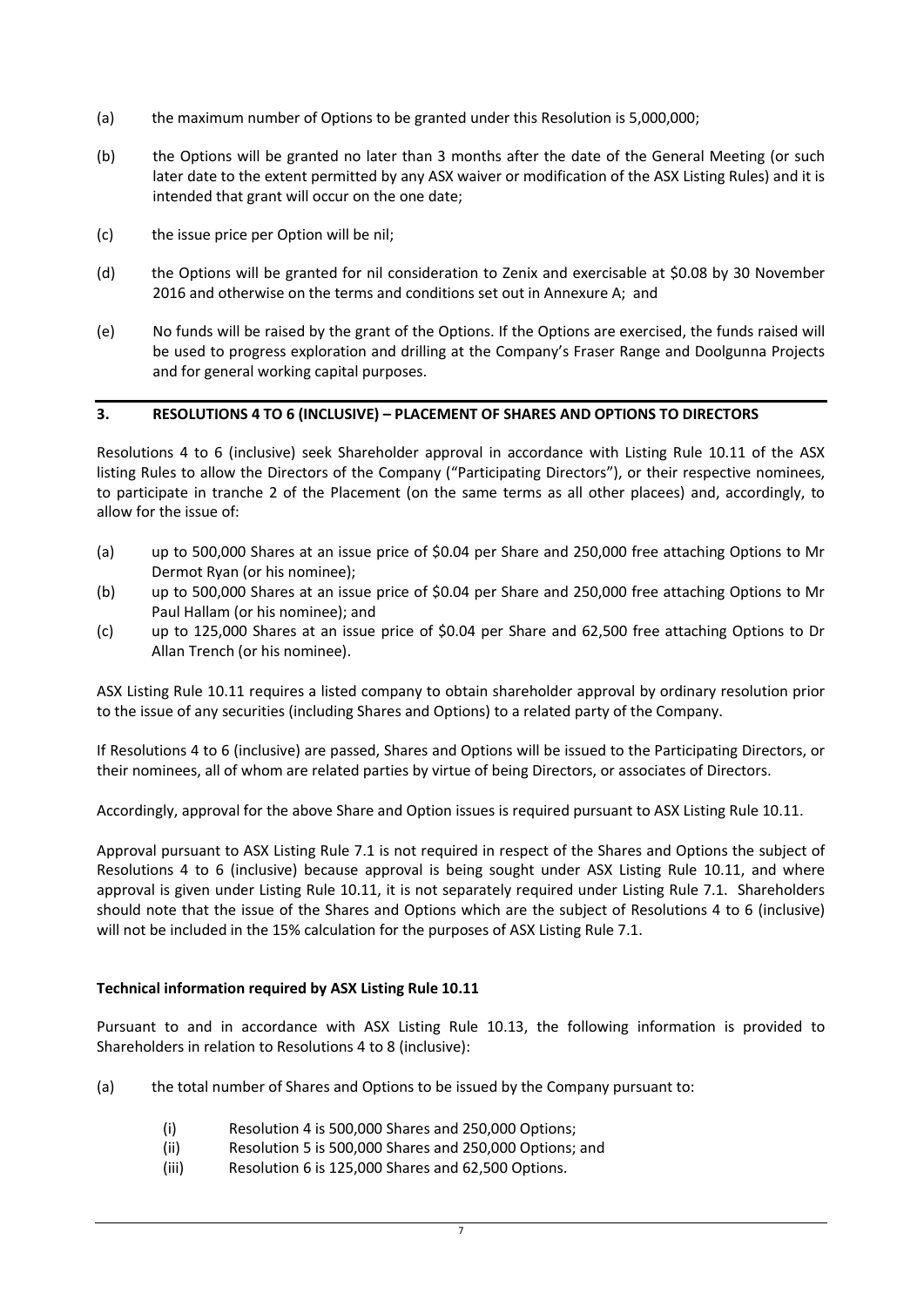- (b) the allottee under:
	- (i) Resolution 4 will be Mr Dermot Ryan (or his nominee);
	- (ii) Resolution 5 will be Mr Paul Hallam (or his nominee); and
	- (iii) Resolution 6 will be Dr Allan Trench (or his nominee).
- (c) the Shares and Options will be issued no later than one month after the date of the General Meeting (or such later date as permitted by any ASX waiver or modification of the ASX Listing Rules) and it is anticipated that issue will occur on one date;
- (d) each allottee is a director of the Company or his associate, and is therefore a Related Party of the Company;
- (e) the issue price per Share is \$0.04 (which is the same price at which Shares were issued pursuant to the Placement described in Section 1);
- (f) the Options will be issued for nil consideration on the basis of one Option for every two Shares subscribed for and issued;
- (g) the Shares issued will be fully paid ordinary shares in the capital of the Company issued on the same terms and conditions as, and ranking equally (from the date of their issue) with, the Company's existing Shares;
- (h) the Options will be issued for nil consideration, on the basis of one Option being granted for every two Shares subscribed for, exercisable at \$0.08 by 30 November 2016 and otherwise on the terms set out in Annexure A to the Explanatory Statement; and
- (i) the funds raised by the issue of the Shares will be used to progress exploration and drilling at the Company's Fraser Range and Doolgunna Projects and for general working capital purposes. No funds will be raised by the grant of the Options. If the Options are exercised, the funds raised will be used to progress exploration and drilling at the Company's Fraser Range and Doolgunna Projects and for general working capital purposes.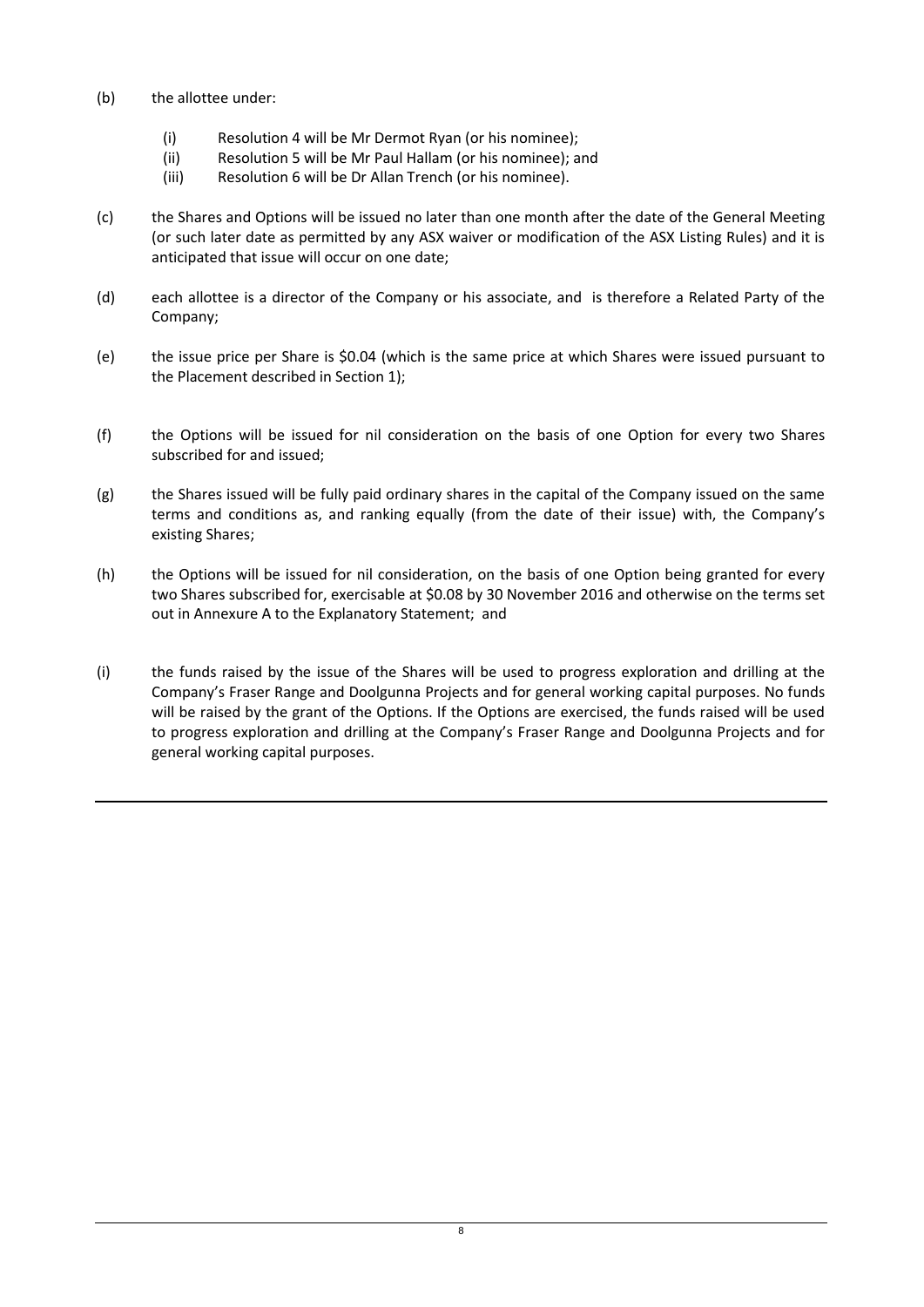### **GLOSSARY**

**\$** means Australian dollars.

**ASX** means ASX Limited.

**ASX Listing Rules** means the Listing Rules of ASX.

**Board** means the current board of Directors of the Company.

**Business Day** means Monday to Friday inclusive, except New Year's Day, Good Friday, Easter Monday, Christmas Day, Boxing Day, and any other day that ASX declares is not a business day.

**Company** means Enterprise Metals Limited (ACN 123 567 073).

**Corporations Act** means the Corporations Act 2001 (Cth).

**Directors** means the current Directors of the Company.

**Explanatory Statement** means the explanatory statement accompanying the Notice of Meeting.

**General Meeting** means the meeting convened by the Notice of Meeting.

**Notice of Meeting** or **Notice of General Meeting** means this notice of general meeting including the explanatory statement.

**Option** means an option to subscribe for one Share.

**Participating Directors** is defined in Section 3 of the Explanatory Statement.

**Placement** means the placement of Shares and Options announced by the Company on 28 November 2013 and described in Section 1 of the Explanatory Statement.

**Resolutions** means the resolutions set out in the Notice of Meeting, or any one of them, as the context requires.

**Share** means a fully paid ordinary share in the capital of the Company.

**Shareholder** means a holder of a Share.

**WST** means Western Standard Time as observed in Perth, Western Australia.

**Zenix** means Zenix Nominees Pty Ltd (ACN 107 391 908).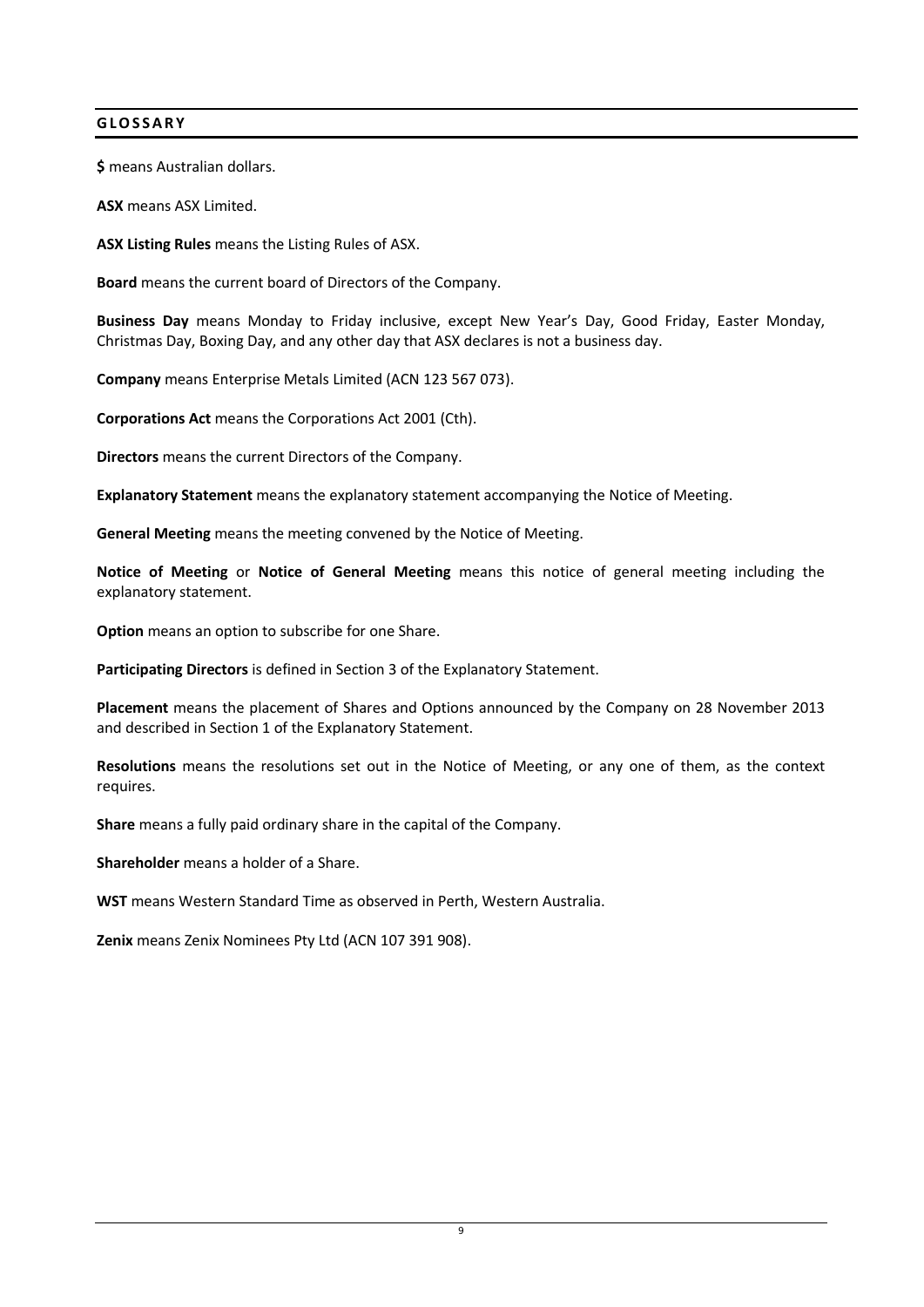### **ANNEXURE A: TERMS OF OPTIONS TO BE GRANTED UNDER RESOLUTIONS 2 TO 6**

- (a) Each Option entitles the holder, on exercise, to one Share.
- (b) There is no issue price for the Options. The exercise price for the Options is \$0.08.
- (c) Shares issued on exercise of Options will rank equally with other Shares.
- (d) The Company will apply to ASX for official quotation of the Options subject to compliance with the ASX Listing Rules requirements.
- (e) The Company will apply to ASX for official quotation of Shares issued on the exercise of the Options.
- (f) An Option will lapse upon the expiry date 30 November 2016.
- (g) There are no participating rights or entitlements inherent in the Options and Option holders will not be entitled to participate in new issues of capital offered to Shareholders during the currency of the Options. However, the Company will ensure that the record date for determining entitlements to any such issue will be at least 6 Business Days after the issue is announced. Option holders shall be afforded the opportunity to exercise all Options which they are entitled to exercise prior to the date for determining entitlements to participate in any such issue.
- (h) If the Company makes an issue of Shares to Shareholders by way of capitalisation of profits or reserves ("**Bonus Issue**"), each Option holder holding any Options which have not expired at the time of the record date for determining entitlements to the Bonus Issue shall be entitled to have issued to him upon exercise of any of those Options the number of Shares which would have been issued under the Bonus Issue ("**Bonus Shares**") to a person registered as holding the same number of Shares as that number of Shares to which the Option holder may subscribe pursuant to the exercise of those Options immediately before the record date determining entitlements under the Bonus Issue (in addition to the Shares which he or she is otherwise entitled to have issued to him or her upon such exercise). The Bonus Shares will be paid by the Company out of profits or reserves (as the case may be) in the same manner as was applied in relation to the Bonus Issue and upon issue rank pari passu in all respects with the other Shares issued upon exercise of the Options.
- (i) In the event of any reconstruction (including a consolidation, subdivision, reduction or return) of the issued capital of the Company prior to the expiry of any Options, the number of Options to which each Option holder is entitled or the exercise price of his or her Options or both or any other terms will be reconstructed in a manner determined by the Board which complies with the provisions of the Listing Rules.
- (j) The Options held by an Option holder may be exercised in whole or in part. If exercised in part, multiples of 25,000 must be exercised on each occasion.
- (k) Subject to (l) the Option holder may exercise the Options by lodging with the Company a written notice of exercise together with a cheque in payment of the total exercise price at \$0.08 per Share made payable to "Enterprise Metals Limited Share Account" and crossed "Not Negotiable". An exercise notice is only effective when the Company has received the full exercise price for all the Options the subject of the exercise notice.
- (l) The Company will issue the Shares within 10 Business Days of receipt of the exercise notice and full payment of the exercise price in cleared funds.
- (m) Option holders do not have the right to attend or vote at general meetings of the Company.
- (n) The Options are transferable.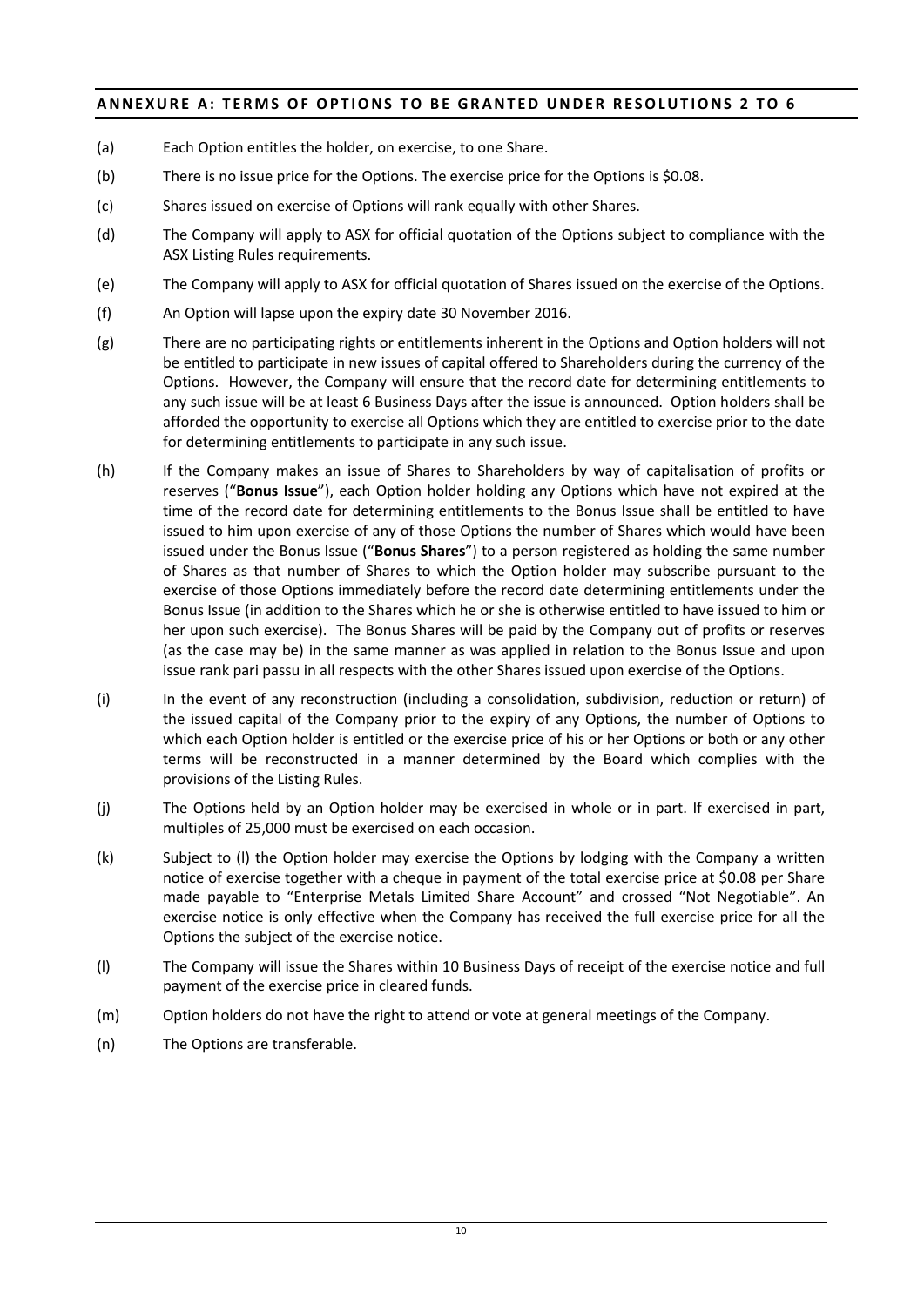#### **ACN 123 567 073**

## $PROXY$ FORM

*dowest Perth WA 6005* **The Company Secretary** Enterprise Metals Limited Level 1, 640 Murray Street

**<sup>2</sup>MQ/Eax (+61 8) 9436 9220** *Ph* (+61 8) 9436 9200/Fax (+61 8) 9436 9220

1301012201302012110100312232300331313 <sup>050</sup>

OZENA NOMINEES PTY LTD <SUPER FUND A/C> 9 BISHOP STREET JOLIMONT WA 6014

#### **GENERAL MEETING**

| I/We    |                                                                                                                  |
|---------|------------------------------------------------------------------------------------------------------------------|
|         | being a member(s) of Enterprise Metals Limited and entitled to attend and vote at the General<br>Meeting, hereby |
| Appoint |                                                                                                                  |
|         | Name of proxy                                                                                                    |
|         | 0R                                                                                                               |
|         | Mark this box if you wish to appoint the Chair of the General Meeting as your proxy                              |

or failing the person/body corporate so named or, if no person/body corporate is named, the Chair of the General Meeting, or the Chair's nominee, to vote in accordance with the following directions, or, if no directions have been given, as the proxy sees fit, at the General Meeting of the Company to be held at 10.00am (WST), on 17 January 2014 at The Park Business Centre, 45 *o*<br> *dentnor Avenue, West Perth, WA, and at any adjournment thereof. SE SA SAY*<br>*SE SEY SAY* 

*If you appoint a proxy, the Company encourages you to direct your proxy how to vote on each item of business.* The Chair of the Meeting intends to vote all undirected proxies, which the Chairman is entitled to vote, in favour of each item of<br>business business. *&KZ '/E^d ^d/E*

#### *V*oting on Business of the General Meeting *ZĞƐŽůƵƚŝŽŶϭʹZĂƚŝĨŝĐĂƚŝŽŶŽĨŝƐƐƵĞŽĨ^ŚĂƌĞƐ*

|                                                                   | <b>FOR</b> | <b>AGAINST</b> | <b>ABSTAIN</b> |
|-------------------------------------------------------------------|------------|----------------|----------------|
| Resolution 1 – Ratification of issue of Shares                    |            |                |                |
| Resolution 2 - Placement of Shares and Options                    |            |                |                |
| Resolution 3 - Placement of Options to Broker                     |            |                |                |
| Resolution 4 - Placement of Shares and Options to Mr Dermot Ryan  |            |                |                |
| Resolution 5 - Placement of Shares and Options to Mr Paul Hallam  |            |                |                |
| Resolution 6 - Placement of Shares and Options to Dr Allan Trench |            |                |                |
|                                                                   |            |                |                |

*If you mark the abstain box for a particular Resolution, you are directing your proxy not to vote on that Resolution on a show of hands or on a* poll and your votes will not to be counted in computing the required majority on a poll.

*If two proxies are being appointed, the proportion of voting rights this proxy represents is* 

Signed this day of 2013/14 **Ĝ**  *ȱȱȱȱȱȱȱȱȱȱȱȱȱȱȱȱȱȱȱȱƖȱ*

#### By: Individuals and joint holders Companies (affix common seal if appropriate)

| Signature | Director                                 |  |
|-----------|------------------------------------------|--|
|           |                                          |  |
| Signature | Director/Company Secretary               |  |
|           |                                          |  |
| Signature | Sole Director and Sole Company Secretary |  |
|           |                                          |  |